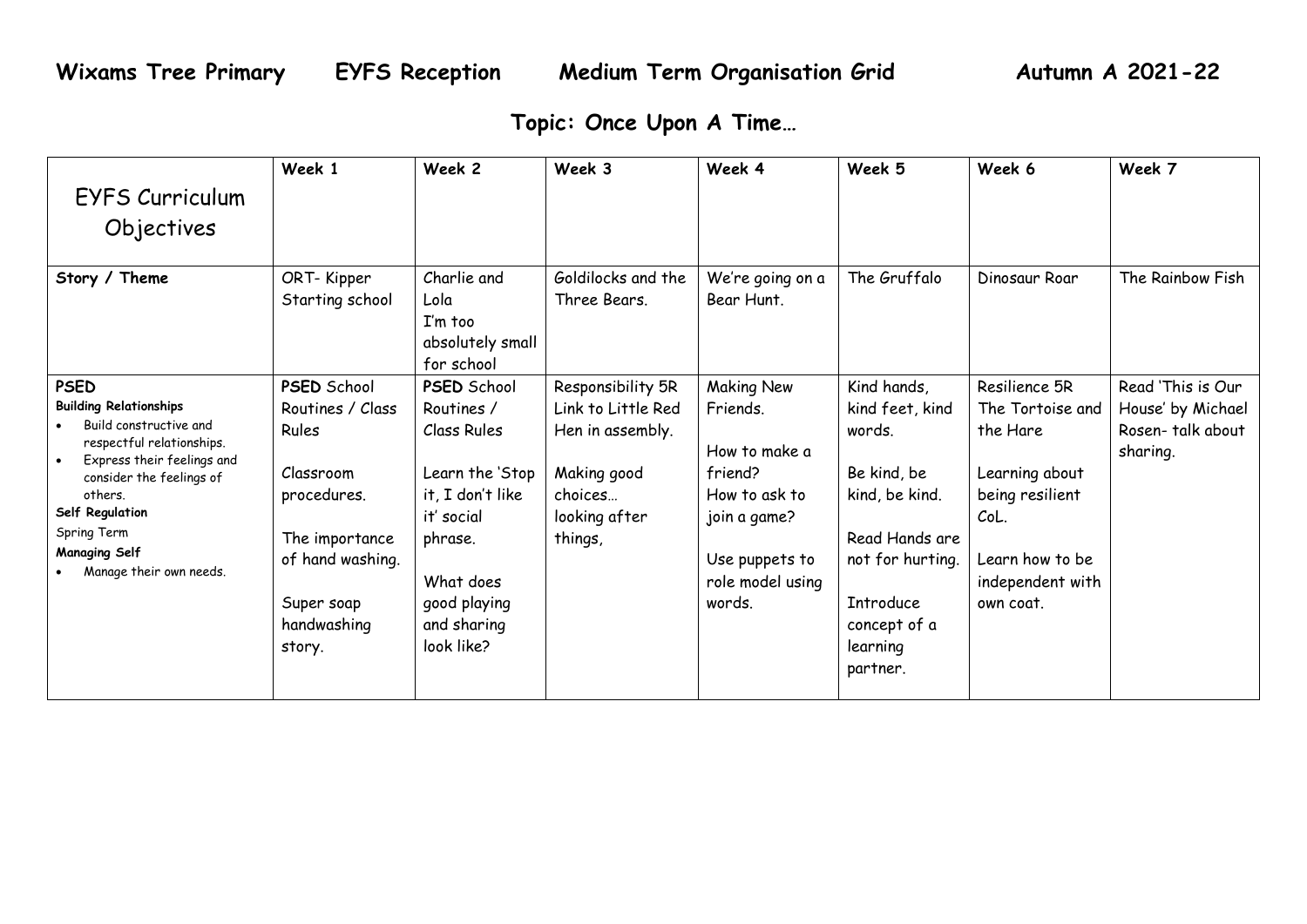|                                                                                                                                                                                                                                                                                                                                                                                                                                                                                                                                                                                     | Circle Time<br>Pass the object.<br>Name game.                                                                                                    | Circle Time<br>Pass the smile.<br>Roll the ball<br>and say a name.                                                                                                                                                                                                | Circle Time<br>Pass the clap<br>Change places if<br>Colour groups                                                                                                           | Circle Time<br>Pass the wink<br>My friend is                                                                                                  | Circle Time<br>Play Simon<br>Saysas in the<br>Gruffalo says                                                     | Circle Time<br>Name Game<br>I am happy<br>when<br>I like playing<br>with                                                                  | Circle Time<br><b>Introduce</b><br>parachute and<br>parachute games. |
|-------------------------------------------------------------------------------------------------------------------------------------------------------------------------------------------------------------------------------------------------------------------------------------------------------------------------------------------------------------------------------------------------------------------------------------------------------------------------------------------------------------------------------------------------------------------------------------|--------------------------------------------------------------------------------------------------------------------------------------------------|-------------------------------------------------------------------------------------------------------------------------------------------------------------------------------------------------------------------------------------------------------------------|-----------------------------------------------------------------------------------------------------------------------------------------------------------------------------|-----------------------------------------------------------------------------------------------------------------------------------------------|-----------------------------------------------------------------------------------------------------------------|-------------------------------------------------------------------------------------------------------------------------------------------|----------------------------------------------------------------------|
| COMMUNICATION AND<br>LANGUAGE<br>Listening, Attention,<br>Understanding<br>Understand how to listen<br>carefully and why listening is<br>important.<br>Listen carefully to rhymes and<br>songs, paying attention to how<br>they sound.<br>Listen and talk about stories<br>to build familiarity and<br>understanding.<br>Speaking<br>Learn new vocabulary.<br>Use new vocabulary through<br>the day.<br>Ask question to find out more<br>$\bullet$<br>and to check they understand<br>what has been said to them.<br>Develop social phrases.<br>$\bullet$<br>Engage in story times. | Introducing the<br>visual symbols<br>for listening and<br>learning.<br>Following simple<br>instructions.<br>Asking the class<br>teddy questions. | Learn the<br>phrase 'Stop it,<br>I don't like it.'<br>Building<br>relationships<br>with other<br>children and<br>adults.<br>Learning what<br>the word<br>'responsible'<br>means in<br>school.<br>Learning the<br>phrase -<br>'choose it, use<br>it, put it away'. | Learn the<br>Goldilocks Song.<br><b>BBC EYFS</b><br>Listening game -<br>quess the sound.<br>Mystery Object -<br>ask a question to<br>find out what is in<br>my mystery bag? | Learn the Bear<br>Hunt Song.<br>Making new<br>friends - learn<br>how to ask<br>someone if you<br>can play with<br>them or join<br>their game. | The Gruffalo<br>Song.<br>Play Simon<br>Saysas in the<br>Gruffalo says<br><b>BBC Movement</b><br>- The Gruffalo. | 10 Little<br>Dinosaur Song.<br>Talking about<br>vocabulary from<br>the story: i.e.<br>meek, lumpy, etc.<br>Learn the word<br>'resilient'. | Use new word<br>'resilient' when<br>learning new<br>things.          |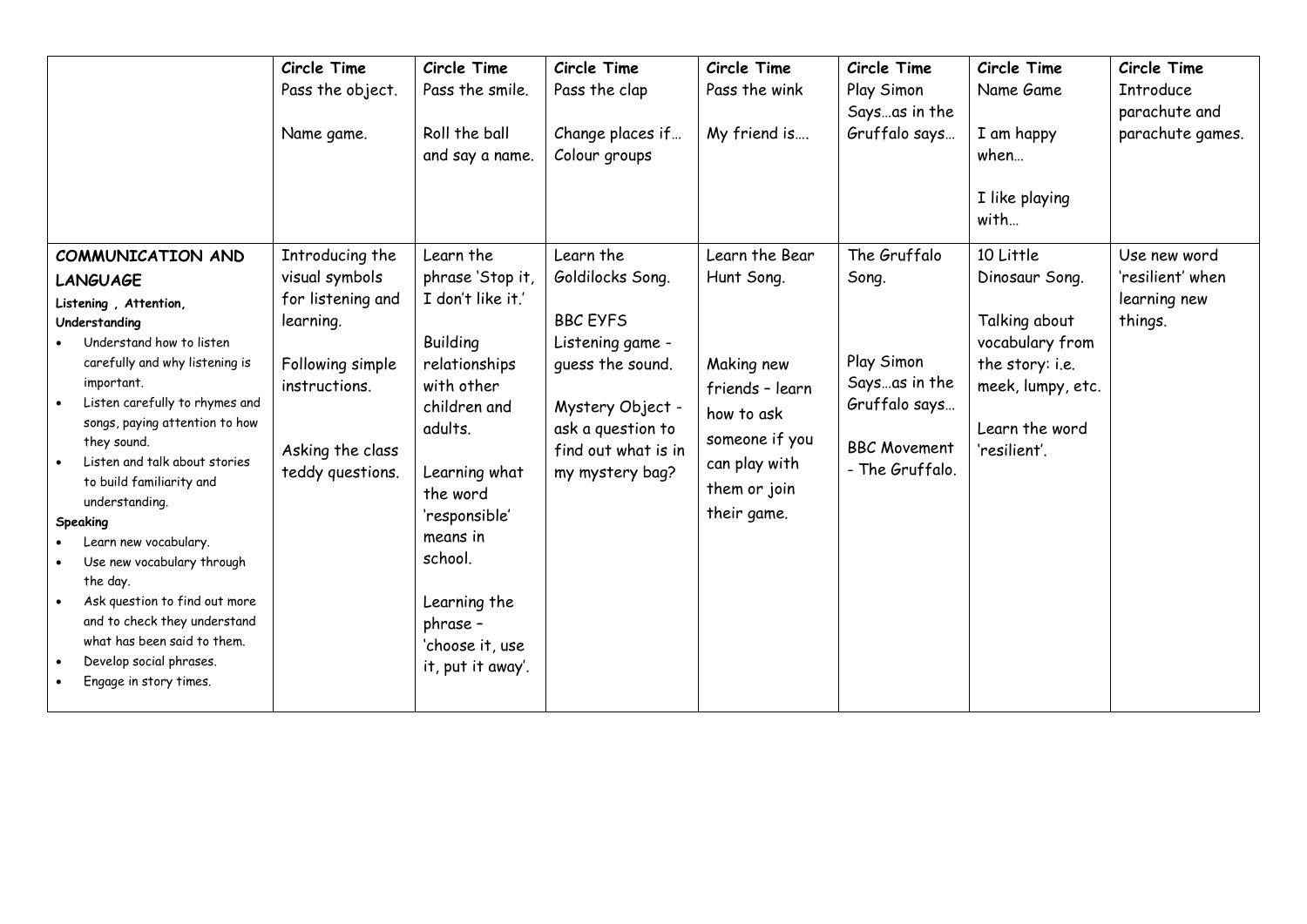| PHYSICAL DEVELOPMENT                                         | <b>Baseline</b>   | <b>Baseline</b> | $PE -$              | PE - Points and    | PE - Points and           | PE - Points and  | PE - Points and    |
|--------------------------------------------------------------|-------------------|-----------------|---------------------|--------------------|---------------------------|------------------|--------------------|
| <b>Gross Motor Skills</b><br>Revise and refine the           | Assessments -     | Assessments -   | Points              | Patches Lesson     | Patches Lesson            | Patches Lesson   | Patches Lesson 5.  |
| fundamental movement skills                                  | using physical    | using physical  | and Patches         | $2_{\cdot}$        | 3                         | 4.               | Moving around at   |
| they have already acquired:-                                 | equipment         | equipment       | Lesson 1.           | Learning how to    | Using the small           | Learning how to  | different speed    |
| rolling- crawling - walking -                                | outside.          | outside.        | Focusing on         | balance using      | parts of our              | change our       | holding a balance. |
| jumping - running - hopping -                                |                   |                 | learning how to     | the big parts of   | body to                   | balance position |                    |
| skipping - climbing                                          |                   |                 | balance.            | our body.          | balance.                  | and hold a       | Dance - Snapping   |
| Develop the overall body<br>strength, co-ordination,         |                   |                 |                     |                    | Learning how              | balance.         | Claws and          |
| balance and agility needed to                                |                   |                 | <b>Introduce PE</b> | Yoga - We are      | to make the               |                  | Wriggling          |
| engage successfully with                                     |                   |                 | rules and safety.   | going on a bear    | 'bridge'                  | Cosmo kids yoga  |                    |
| future physical education                                    |                   |                 |                     | hunt.              | position.                 | -Tiny The T-Rex  | Tentacles          |
| sessions and other physical<br>disciplines including dance,  |                   |                 |                     |                    |                           |                  | https://www.bbc.   |
| gymnastics, sport and                                        |                   |                 | Cosmo kids Yoga -   |                    | <b>BBC Movement</b>       |                  |                    |
| swimming.                                                    |                   |                 | Farm.               |                    | - The Gruffalo.           |                  | co.uk/programmes   |
|                                                              |                   |                 |                     |                    |                           |                  | /p01rtm7y          |
| PHYSICAL DEVELOPMENT                                         | <b>Baseline</b>   | Baseline        | Teach the skill of  | Introduce name     | Focus on using            | Numbered         | Learning to cut    |
| <b>Fine Motor Skills</b>                                     | Assessments -     | Assessments -   | how to hold and     | card and name      | scissors to cut           | dinosaurs and    | playdough with a   |
| Develop their small motor                                    | using tools and   | using tools and | use a paint brush.  | writing /tracing   | a zig zag snake.          | pegs.            | knife and fork.    |
| skills so that they can use a<br>range of tools competently, | classroom         | classroom       |                     | with tri-pod grip. |                           | Dinosaur cookie  |                    |
| safely and confidently.                                      | equipment inside. | equipment       | Learn how to hold   |                    | Continue with             | cutters.         | Practise writing   |
| Suggested tools: pencils for                                 |                   | inside.         | and use a           |                    | tracing letters           | Use tools to     | m, d, q.           |
| drawing and writing,                                         |                   |                 | whiteboard pen      |                    | from their                | make texture     |                    |
| paintbrushes, scissors, knives,                              |                   |                 | and board.          |                    | name.                     | and features on  |                    |
| forks and spoons.<br>Develop the foundations of a            |                   |                 |                     |                    |                           | playdough        |                    |
| handwriting style, which is                                  |                   |                 |                     |                    | Practise                  | dinosaurs.       |                    |
| fast, accurate and efficient.                                |                   |                 |                     |                    | writing $s$ , $a$ , $t$ . |                  |                    |
|                                                              |                   |                 |                     |                    |                           | Practise writing |                    |
|                                                              |                   |                 |                     |                    |                           |                  |                    |
|                                                              |                   |                 |                     |                    |                           | p, i, n.         |                    |
|                                                              |                   |                 |                     |                    |                           |                  |                    |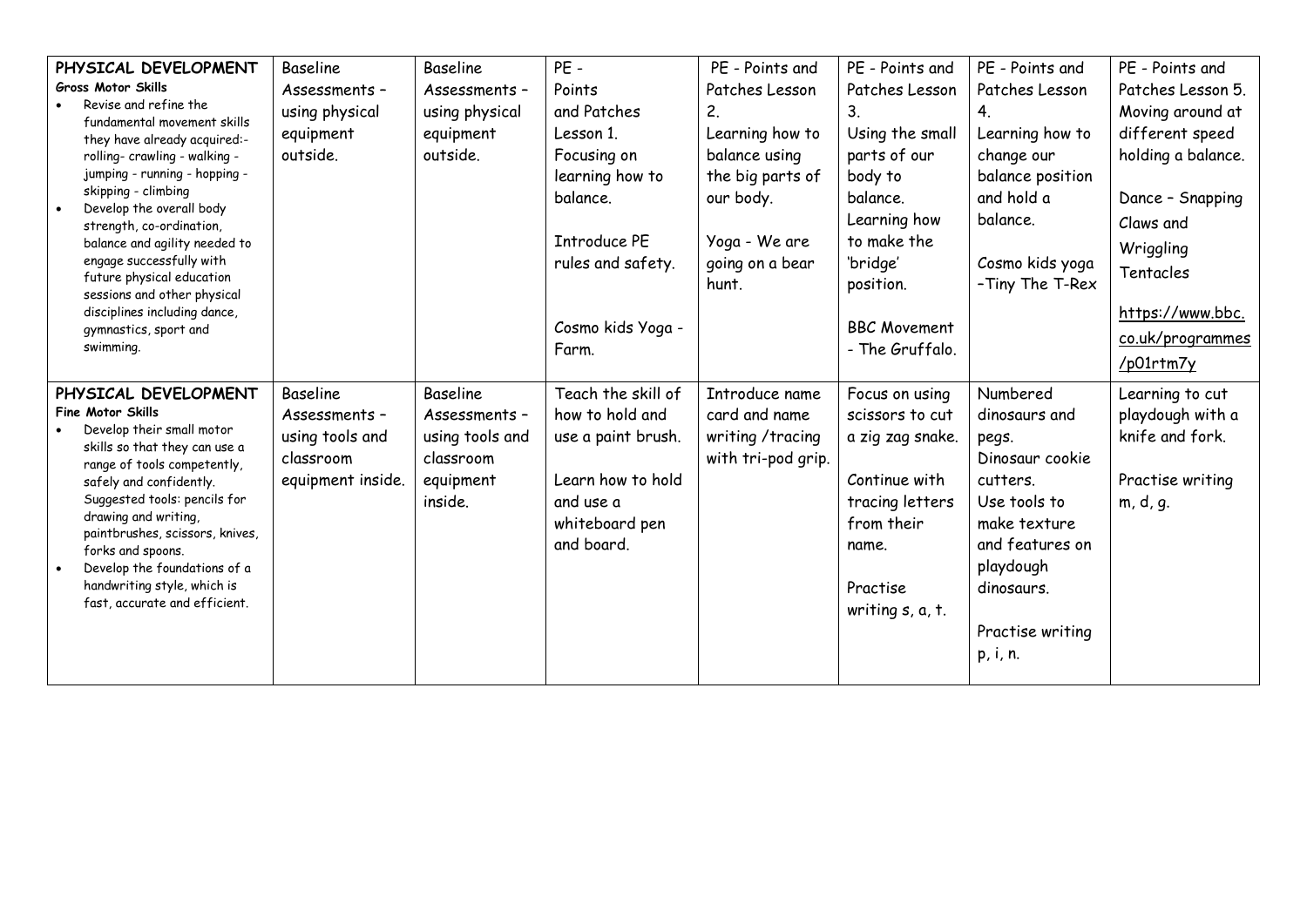| <b>LITERACY</b><br><b>Word Reading</b><br>Read individual letters by<br>saying the sounds for them.<br>Blend sounds into words, so<br>that they can read short<br>words made up of known<br>letter-sound<br>correspondences.<br>Read a few common<br>exception words matched<br>to the school's phonic<br>programme. | <b>Baseline</b><br>Assessment -<br>Word<br>recognition and<br>phonic<br>knowledge.                                               | <b>Baseline</b><br>Assessment -<br>Word<br>recognition and<br>phonic<br>knowledge.                                                  | Learning to<br>recognise own<br>name.                                                    | Learning to<br>recognise own<br>name.                                                   | Phonics<br>s, a, t<br>Introduce key<br>yellow words:<br>mum / dad                                                                        | Phonics<br>p,i, n<br>I/a<br>Begin<br>segmenting and<br>blending: satpin.                                                                                    | Phonics<br>m, d, g<br>my / and<br>Continue<br>segmenting and<br>blending:<br>satpinmdg.                                                                                                  |
|----------------------------------------------------------------------------------------------------------------------------------------------------------------------------------------------------------------------------------------------------------------------------------------------------------------------|----------------------------------------------------------------------------------------------------------------------------------|-------------------------------------------------------------------------------------------------------------------------------------|------------------------------------------------------------------------------------------|-----------------------------------------------------------------------------------------|------------------------------------------------------------------------------------------------------------------------------------------|-------------------------------------------------------------------------------------------------------------------------------------------------------------|------------------------------------------------------------------------------------------------------------------------------------------------------------------------------------------|
| LITERCY<br>Comprehension<br>Retell known stories in their own<br>words.<br>Answer simple questions about<br>stories (Rex Retriever).<br>Make simple predictions (Predicting<br>Pip).<br>Apply early reading skills: picture<br>cues.                                                                                 | Reading and<br>sharing stories<br>from the book<br>corner with<br>whole class book<br>talk and<br>discussion about<br>the story. | Reading and<br>sharing stories<br>from the book<br>corner with<br>whole class<br>book talk and<br>discussion<br>about the<br>story. | Retell the story<br>using own words<br>and key features /<br>language from the<br>story. | Retell the Bear<br>Hunt story, using<br>the repeated<br>refrains and<br>story language. | <b>Guided Reading</b><br>Answers simple<br>questions and<br>uses picture<br>cues.                                                        | <b>Guided Reading</b><br>Make simple<br>predictions and<br>use picture cues.                                                                                | <b>Guided Reading</b><br>Answers simple<br>questions, makes<br>predictions and<br>uses picture cues.                                                                                     |
| <b>LITERCY</b><br>Writing<br>Form lower-case and<br>capital letters correctly.<br>Segment small words orally.<br><b>PD</b><br>Develop the foundations of a<br>handwriting style which is fast,<br>accurate and efficient.                                                                                            | Explore the<br>marking making<br>equipment.                                                                                      | Explore the<br>marking making<br>equipment.                                                                                         | Learn how to use<br>'Ted' drawing and<br>writing book.                                   | Tracing cursive<br>letters and name<br>cards.                                           | Draw and<br>annotate a<br>picture from<br>the Gruffalo<br>story in the<br>writing book.<br>Tracing cursive<br>letters and<br>name cards. | Using dinosaur<br>stencils to<br>create own<br>dinosaur.<br>Tracing cursive<br>letters and name<br>cards.<br>Writing initial<br>sounds to match<br>objects. | Draw picture of<br>my mum or my<br>dad and label with<br>correct words<br>(stick on).<br>Tracing cursive<br>letters and name<br>cards.<br>Writing initial<br>sounds to match<br>objects. |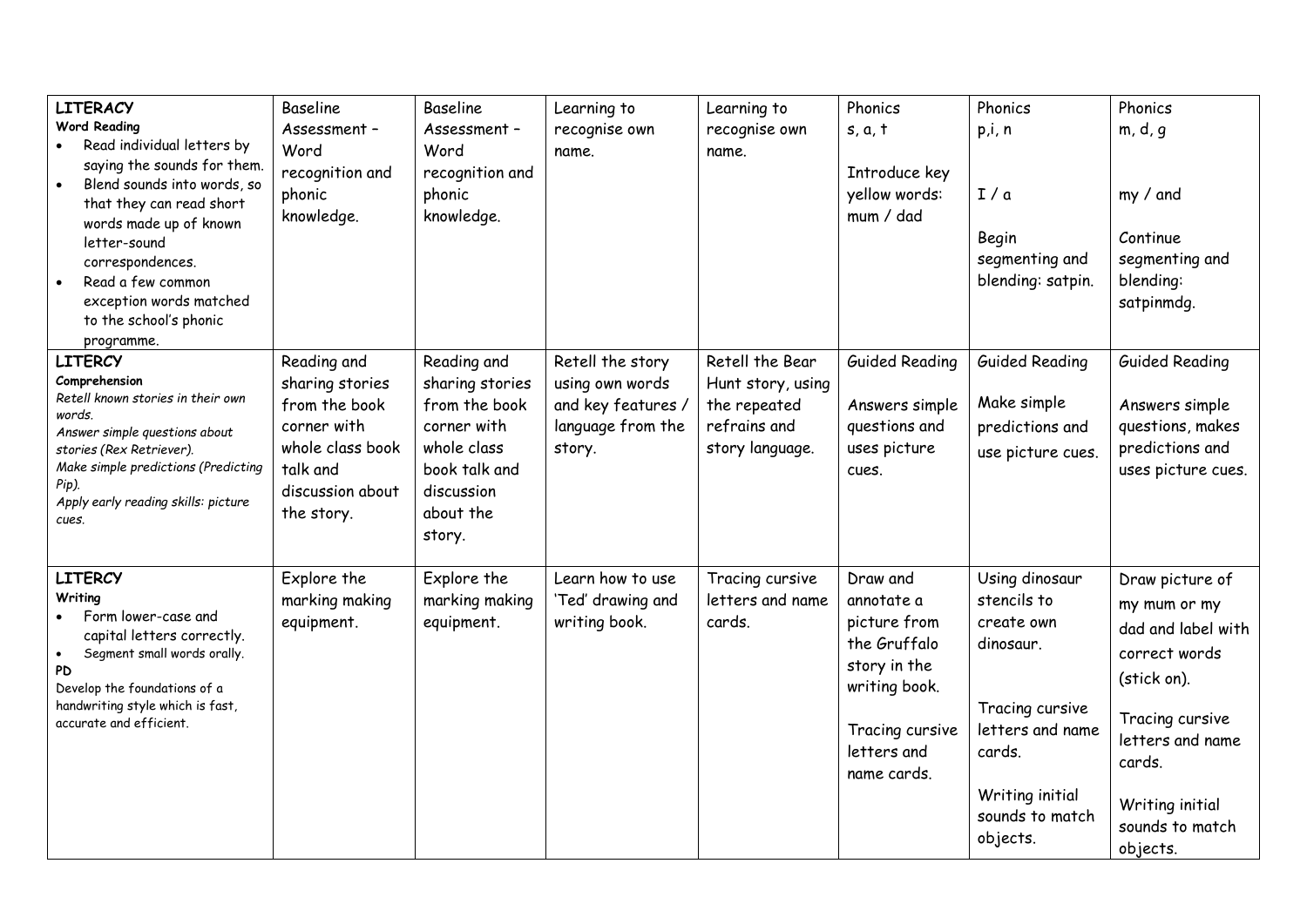| <b>MATHEMATICS</b><br>Number<br>Count objects, actions and<br>sounds.<br>Link the number symbol<br>(numeral) with its cardinal<br>number value.<br>Compare Numbers.                                                                                                                                                                   | Baseline<br>Assessment -<br>numbers and<br>counting.                                    | Baseline<br>Assessment -<br>shape and<br>pattern.                                          | Matching and<br>counting numbered<br>nuts and bolts.                                                | Count and match<br>numicon shape to<br>numeral.                                                                                 | Counting coins.<br>Using counting<br>games on Top<br>Marks Maths.                | Count accurately<br>1:1 and match<br>sets of objects<br>with numeral.                                             | Count accurately<br>1:1 and match<br>sets of objects<br>with numeral. |
|---------------------------------------------------------------------------------------------------------------------------------------------------------------------------------------------------------------------------------------------------------------------------------------------------------------------------------------|-----------------------------------------------------------------------------------------|--------------------------------------------------------------------------------------------|-----------------------------------------------------------------------------------------------------|---------------------------------------------------------------------------------------------------------------------------------|----------------------------------------------------------------------------------|-------------------------------------------------------------------------------------------------------------------|-----------------------------------------------------------------------|
| <b>MATHEMATICS</b><br><b>Numerical Patterns</b><br>Select, rotate and<br>manipulate shapes in order<br>to develop spatial reasoning<br>skills.<br>Continue, copy and create<br>repeating patterns.<br>Compare length, weight and<br>capacity.                                                                                         | <b>Baseline</b><br>Assessment -<br>numbers and<br>counting.                             | Baseline<br>Assessment -<br>shape and<br>pattern.                                          | Using magnetic<br>shapes and Tap<br>Tap shapes to<br>make pictures.                                 | WRM Matching /<br>Sort.<br>Learning how to<br>sort using groups<br>or set with the<br>'same'<br>properties.                     | <b>WRM</b><br>Sorting.<br>Sort different<br>objects<br>according to<br>property. | <b>WRM</b><br>Comparing<br>Amounts.<br>More and fewer,<br>matching<br>numeral symbol<br>to its cardinal<br>value. | <b>WRM</b><br>Compare size,<br>mass and<br>capacity.                  |
| <b>UtW</b><br>Past and Present<br>Spring Term<br>People, Culture and Communities<br>Talk about members of their<br>immediate family and<br>community.<br>Name and describe people who<br>are familiar to them.<br>The Natural World<br>Explore the natural world<br>around them.<br>Describe what they see, hear<br>and feel outside. | Becoming<br>familiar with the<br>adults in school<br>and talking about<br>our families. | Becoming<br>familiar with<br>the adults in<br>school and<br>talking about<br>our families. | Learning about<br>the school<br>community - other<br>classes,<br>headteacher,<br>lunch supervisors. | Explore and<br>describe the<br>different<br>textures and<br>feel of mud,<br>stones and water<br>- linked to Bear<br>Hunt story. | Introduce the<br>ORT family<br>characters -<br>talk about own<br>families.       | Autumn<br>Exploring<br>conkers,<br>pumpkins and<br>gourds. Describe<br>what they see<br>and feel.                 | Floating and<br>Sinking<br>Investigation.                             |